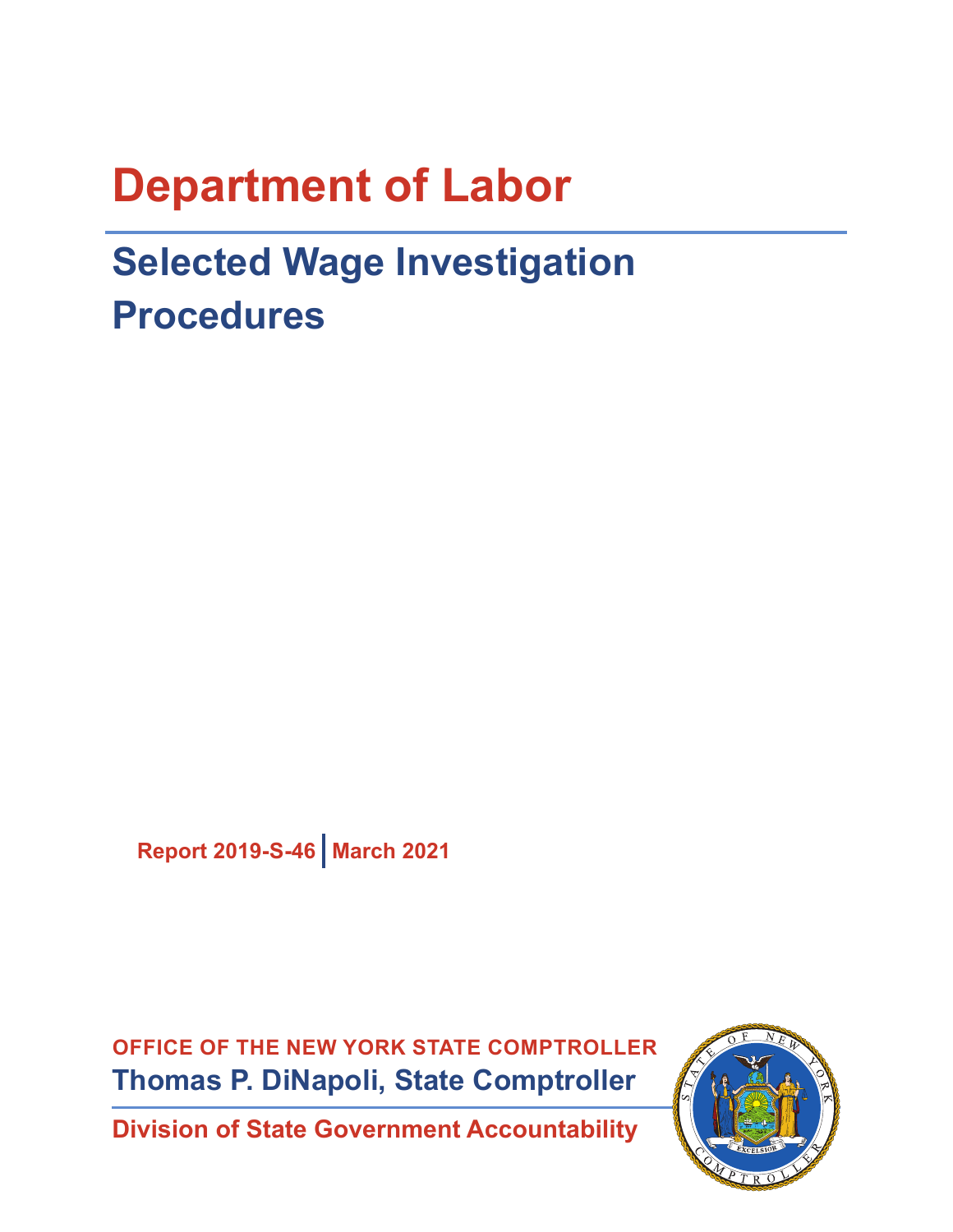# **Audit Highlights**

### **Objective**

To determine if the Department of Labor (Department) is following its wage investigation procedures, including conducting outreach to claimants about case status and recovered wages. Our audit covered the period April 1, 2016 through November 29, 2019. We also considered information that was provided by the Department through August 18, 2020.

#### **About the Program**

The Department's mission is to protect workers, assist the unemployed, and connect job seekers to jobs. In fulfilling these responsibilities, the Department's Division of Labor Standards (Division) seeks to vigorously enforce New York Labor Laws (Laws) and promote education about these protections. These Laws, such as those that cover minimum wage and overtime, illegal deductions, day-of-rest and meal period requirements, and child labor, help improve working conditions for adults, minors, and individuals with disabilities. Division investigators from 12 District Offices examine complaints and any other alleged labor violations that arise during the course of an investigation. The Division can require employers found to be in violation of the Laws to pay restitution of wages and can also assess penalties (which are retained by the Department), liquidated damages, which are additional amounts assessed in an effort to compensate workers for the delay in receiving wages owed and which may serve as a deterrent to future violations, and interest. Investigators' efforts are critical in promoting compliance and in recovering amounts for aggrieved workers. The Department reported collecting \$31 million and \$29 million in wages, interest, and penalties as a result of its wage investigations during calendar years 2019 and 2018, respectively.

### **Key Findings**

- We reviewed documented wage investigation activities for a sample of 150 of the 5,387 cases opened by the Division's Albany, Buffalo, and Syracuse District Offices between April 1, 2016 and November 29, 2019 (50 from each office). For 69 of the 150 cases (46 percent), investigators did not make first contact with the employer within 60 days of creating a wage investigation case in the Department's tracking system (docketing), as recommended in its procedures. In 55 of the 69 cases, the first contact did not occur for more than 120 days, including 13 cases for which first contact didn't occur until after more than 360 days had passed.
- We identified 24 cases with no documented investigation activities for significant periods of time, including 2 cases with gaps of more than two years.
- For 9 of 56 cases we reviewed that the Department's system indicated were closed and paid, we could not determine whether the 976 claimants represented by these cases received recovered wages totaling \$413,582.

#### **Key Recommendations**

- **Pursue appropriate actions to ensure investigators make initial contact with employers within 60** days of case docketing and fully document their actions.
- Make efforts to identify the reasons for, and reduce, gaps in the investigation process.
- I dentify and implement methods to better document and verify payments to claimants.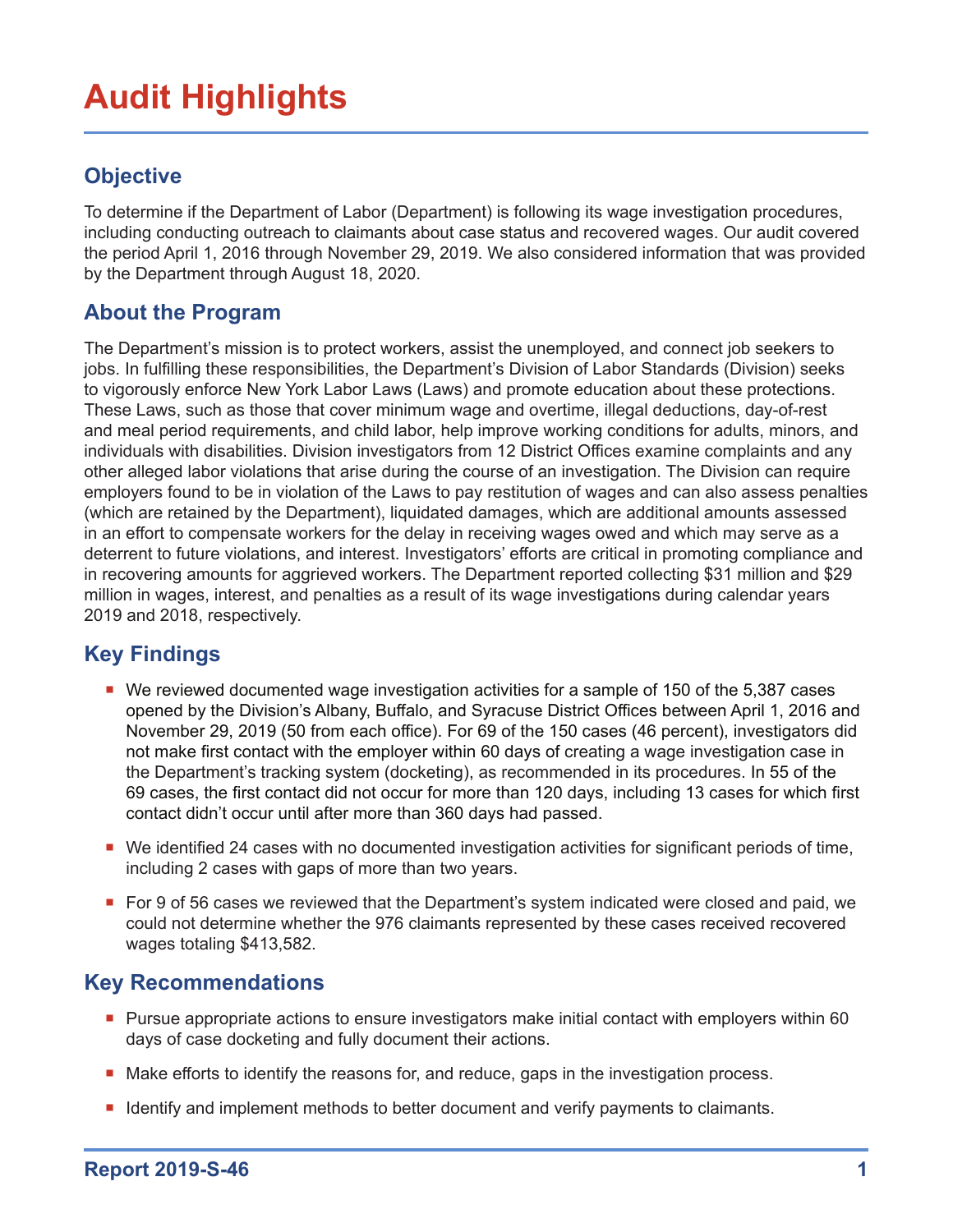

#### **Office of the New York State Comptroller Division of State Government Accountability**

March 3, 2021

Roberta Reardon Commissioner Department of Labor W.A. Harriman Campus Building 12 Albany, NY 12240

Dear Commissioner Reardon:

The Office of the State Comptroller is committed to helping State agencies, public authorities, and local government agencies manage their resources efficiently and effectively. By so doing it provides accountability for tax dollars spent to support government operations. The Comptroller oversees the fiscal affairs of State agencies, public authorities, and local government agencies, as well as their compliance with relevant statutes and their observance of good business practices. This fiscal oversight is accomplished, in part, through our audits, which identify opportunities for improving operations. Audits can also identify strategies for reducing costs and strengthening controls that are intended to safeguard assets.

Following is a report of our audit of the Department of Labor entitled *Selected Wage Investigation Procedures*. The audit was performed pursuant to the State Comptroller's authority as set forth in Article V, Section 1 of the State Constitution and Article II, Section 8 of the State Finance Law.

This audit's results and recommendations are resources for you to use in effectively managing your operations and in meeting the expectations of taxpayers. If you have any questions about this report, please feel free to contact us.

Respectfully submitted,

*Division of State Government Accountability*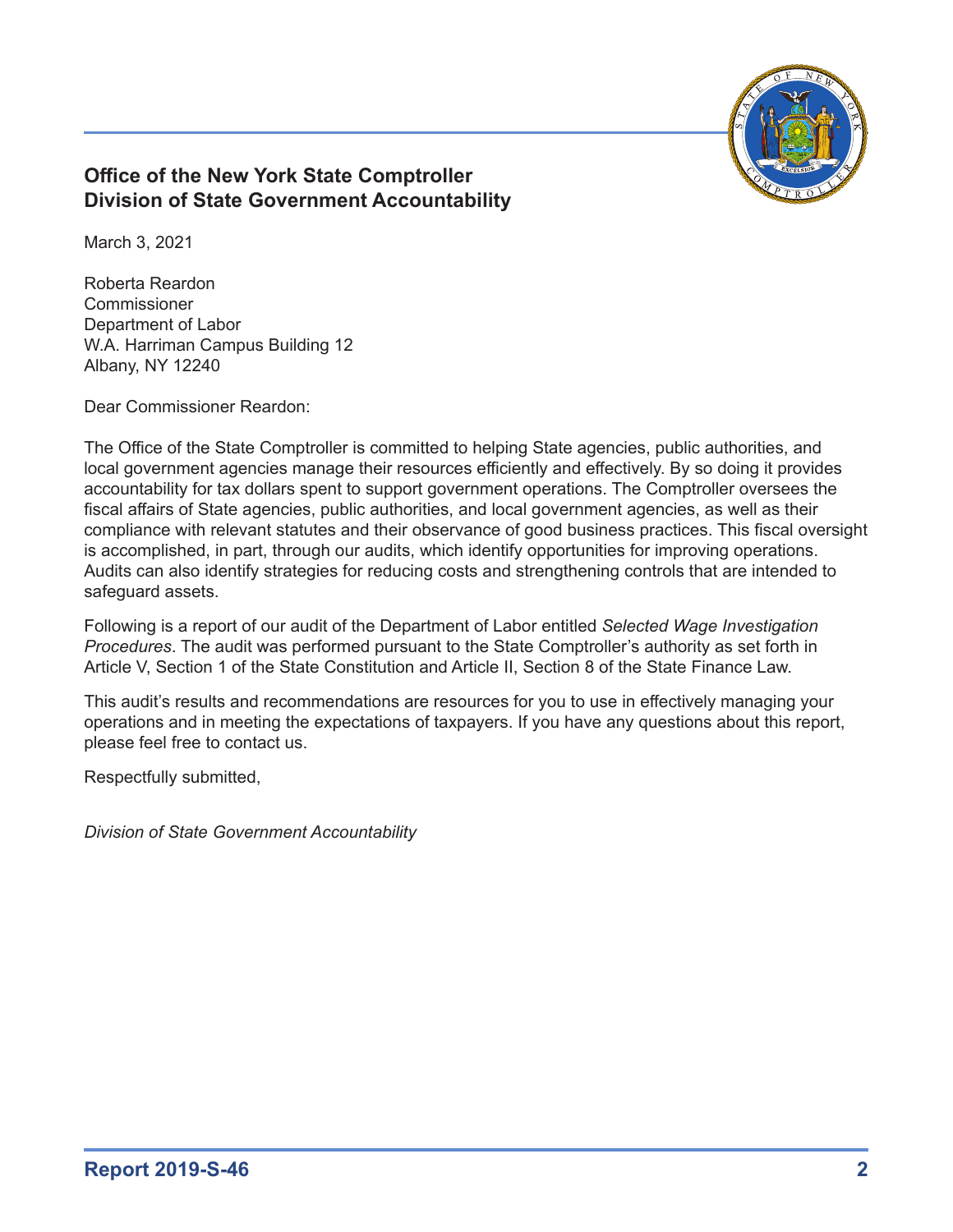# **Contents**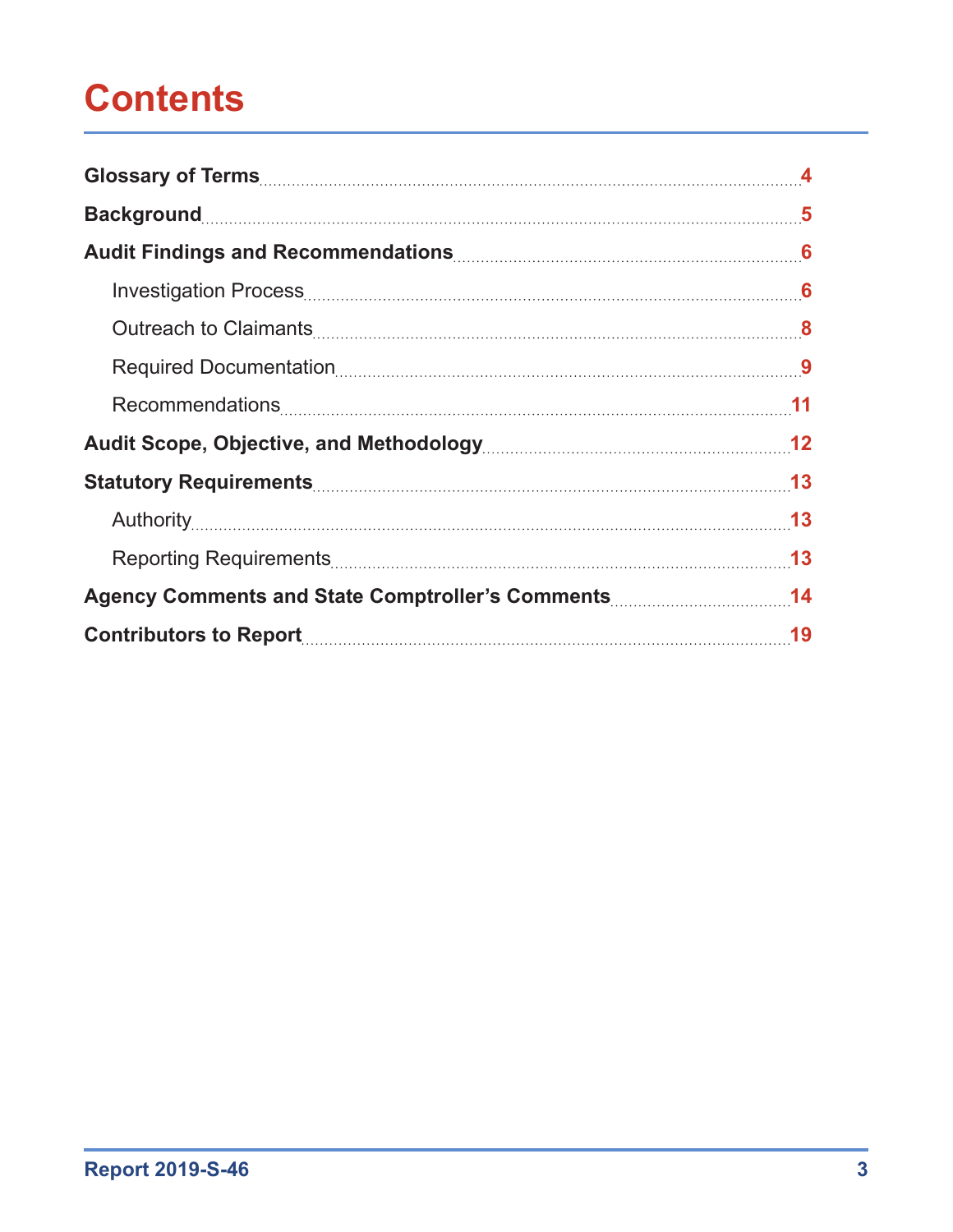# <span id="page-4-0"></span>**Glossary of Terms**

| Term              | <b>Description</b>                                     | <b>Identifier</b> |
|-------------------|--------------------------------------------------------|-------------------|
| Claimant          | An individual(s) who submits a wage claim,             | <b>Key Term</b>   |
|                   | including those who are added to the claim during      |                   |
|                   | an investigation                                       |                   |
| Department        | Department of Labor                                    | Auditee           |
| <b>Direct Pay</b> | Situation in which an employer pays recovered          | <b>Key Term</b>   |
|                   | wages directly to the claimant                         |                   |
| <b>Division</b>   | Department of Labor's Division of Labor Standards      | <b>Division</b>   |
| Docketing         | Initiation or creation of a wage investigation case in | <b>Key Term</b>   |
|                   | the Worker Protection Management System                |                   |
| Laws              | <b>New York Labor Laws</b>                             | Law               |
| Manual            | New York State Labor Standards' Field                  | Guidance          |
|                   | Investigator's Manual                                  |                   |
| <b>WPM</b>        | <b>Worker Protection Management System</b>             | <b>System</b>     |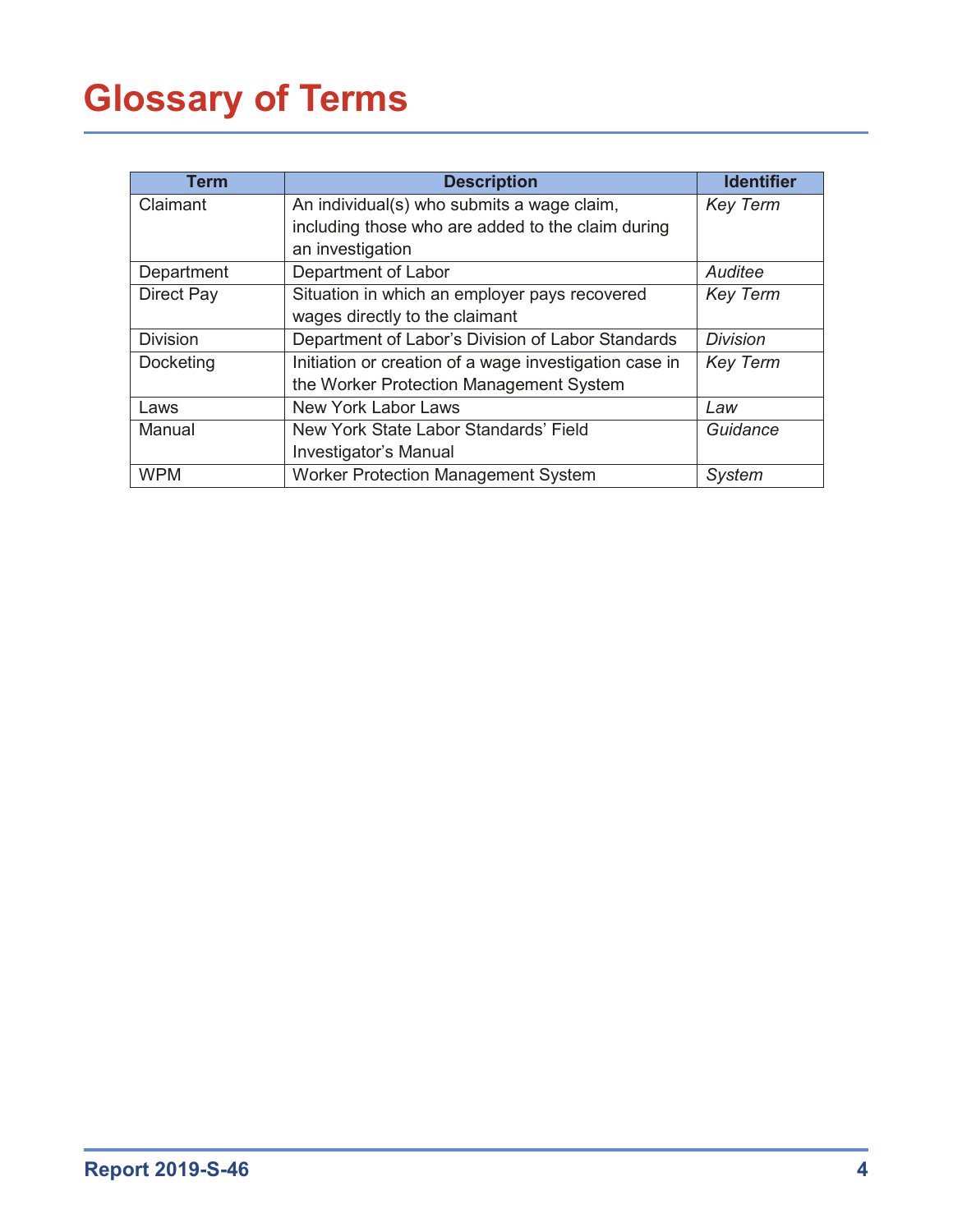# <span id="page-5-0"></span>**Background**

The Department of Labor's (Department) mission is to protect workers, assist the unemployed, and connect job seekers to jobs. In fulfilling these responsibilities, the Department's Division of Labor Standards (Division) seeks to vigorously enforce New York Labor Laws (Laws) and promote education about these protections. These Laws, such as those that cover minimum wage and overtime, illegal deductions, day-of-rest and meal period requirements, and child labor, help improve working conditions for adults, minors, and individuals with disabilities. Division investigators from 12 District Offices examine complaints and any other alleged labor violations that arise during the course of an investigation. The Division can require employers found to be in violation of the Laws to pay restitution of wages and can also assess penalties (which are retained by the Department), liquidated damages, which are additional amounts assessed in an effort to compensate workers for the delay in receiving wages owed and which may serve as a deterrent to future violations, and interest. Investigators' efforts are critical in promoting compliance and in recovering amounts for aggrieved workers. The Department reported collecting \$31 million and \$29 million in wages, interest, and penalties as a result of its wage investigations during calendar years 2019 and 2018, respectively.

The Division's 2014 Labor Standards' Field Investigator's Manual (Manual) provides instructions and guidance to investigators regarding wage-related investigations. The Worker Protection Management System (WPM) is used by Division investigative staff to document and track wage investigation details, such as employer and employee information, and includes a chronological record of activities that occur during the life cycle of a case.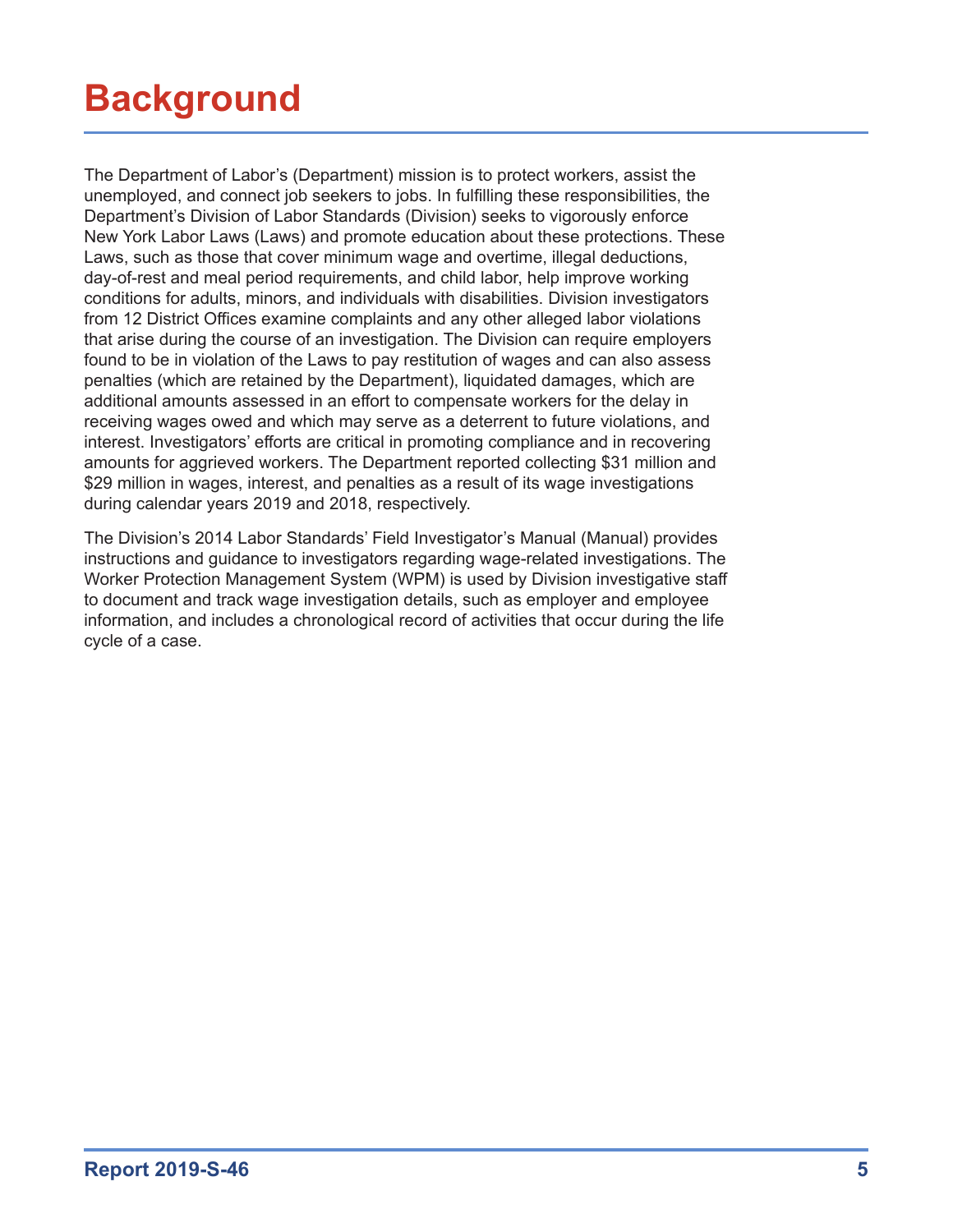# <span id="page-6-0"></span>**Audit Findings and Recommendations**

We found that the Department did not follow its wage investigation procedures for some of the cases we reviewed. We identified opportunities for improvement in contacting employers, reducing times of inactivity in the investigation process, and providing stronger assurance that claimants receive restitution owed, especially when they are paid directly by the employer. We also found differences in District Office personnel's understanding of reporting requirements and related missing final reports.

## **Investigation Process**

### **First Contact With Employer**

The Manual, in conjunction with Department memos, provides investigators with instructions and guidance to conduct and document wage investigations. According to the Manual, timely completion of these investigations is essential to proper case management. The Department's stated goal is for investigators to make first contact with an employer (e.g., in-person visit or mailed letter) within 60 days of "docketing" the case (i.e., creating a wage investigation case in WPM).

We reviewed documented wage investigation activities for a sample of 150 of the 5,387 cases opened by the Division's Albany, Buffalo, and Syracuse District Offices between April 1, 2016 and November 29, 2019 (50 from each office). As of January 9, 2020, 148 of our sample cases were in pending or closed status and 2 were classified as "Inactive-Uncollectible-Other." Of the 150 cases, investigators did not make first contact with the relevant employer within 60 days for 69 cases, or 46 percent. In 55 of the 69 cases, the first contact did not occur for more than 120 days, including 13 cases where the first contact didn't occur until after more than 360 days had passed. In one of the 13 cases, WPM indicated that nearly three years had elapsed between the date the case was created and first contact with the employer. Table 1 presents our results by District Office.

| <b>District</b><br><b>Office</b> | <b>Number of Cases</b> |                        |                        |                        |                        |                        |                                               | <b>Total</b><br><b>Cases</b> |
|----------------------------------|------------------------|------------------------|------------------------|------------------------|------------------------|------------------------|-----------------------------------------------|------------------------------|
|                                  | 61-120<br><b>Days</b>  | 121-180<br><b>Days</b> | 181-240<br><b>Days</b> | 241-300<br><b>Days</b> | 301-360<br><b>Days</b> | 361-420<br><b>Days</b> | <b>More</b><br><b>Than 420</b><br><b>Days</b> |                              |
| Albany                           | 6                      |                        | 3                      |                        | 0                      |                        | 0                                             | 16                           |
| <b>Buffalo</b>                   | 4                      | 0                      | 3                      | 3                      | 9                      | 3                      | 0                                             | 22                           |
| Syracuse                         | 4                      | 4                      | 3                      | 3                      |                        | $\mathcal{P}$          | 8                                             | 31                           |
| <b>Totals</b>                    | 14                     | 11                     | 9                      |                        | 16                     | 5                      |                                               | 69                           |

#### **Table 1 – Time From Case Docketing to First Employer Contact**

Delays in contacting employers can adversely affect an investigator's ability to obtain necessary information to adequately investigate. For example, if an employer relocates, ceases operations under its former name and begins operations under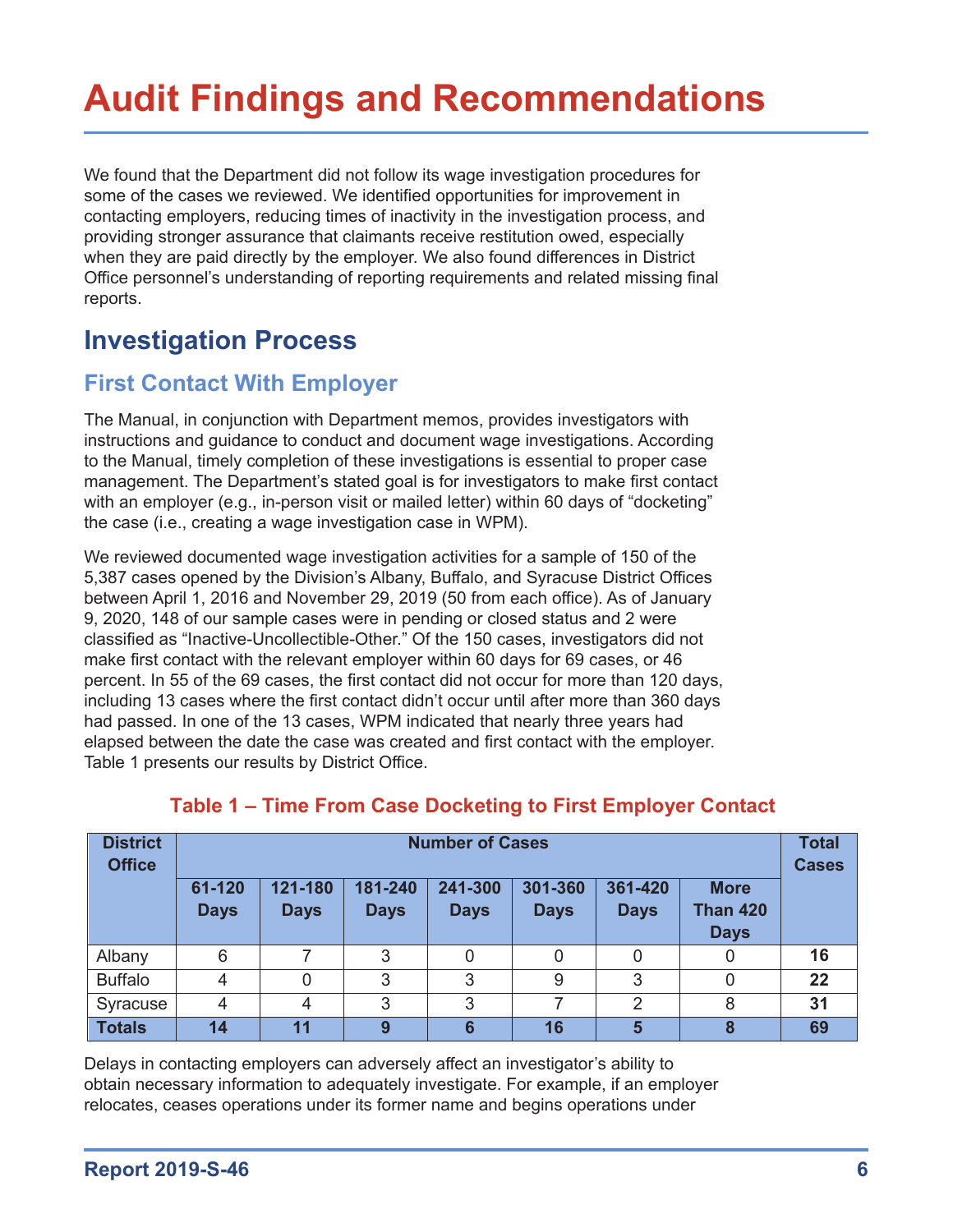a different name, or closes its operations before first contact by an investigator, the investigator may have difficulty locating and contacting the employer and advancing the case. Department officials acknowledged our findings and the value of timely contact with all parties to an investigation. They stated that, in some investigations, the initial employer contact takes place after preliminary steps such as worker interviews have taken place, and that the number of workers affected by the case may result in the initial phase taking longer than 60 days. They also indicated that contact with the employer may depend on the businesses being in operation at the time of the visit (e.g., some businesses operate seasonally).

### **Gaps in Investigation Activities**

We also identified 24 cases for which WPM indicated no actions taken for 26 periods of 180 days or more. These gaps occurred in various stages of the investigations. One of the 24 cases had three gaps of 180 days or more: one gap of 207 days between the date the case was created and the date the case was assigned to an investigator, and subsequent gaps of 191 and 186 days in the investigation process. We also identified two cases – both from the Syracuse District Office – each with a gap in investigative activity of more than two years (825 days and 843 days, respectively).

Eleven of the gaps occurred in cases that were reassigned to another investigator (sometimes more than once) or District Office. For two other cases involving more than \$4,000 in recovered wages, the claimants' uncashed checks were returned to the Department. In those cases, WPM contained no follow-up information indicating any actions had been taken to locate the claimant. In another case, a 238-day gap occurred after an investigator requested information from the employer.

For 18 of the 24 cases with gaps, there were also delays in making the first contact with the employer. Figure 1 presents the periods of inactivity we identified.



#### **Figure 1 – Gaps in Investigation Activities**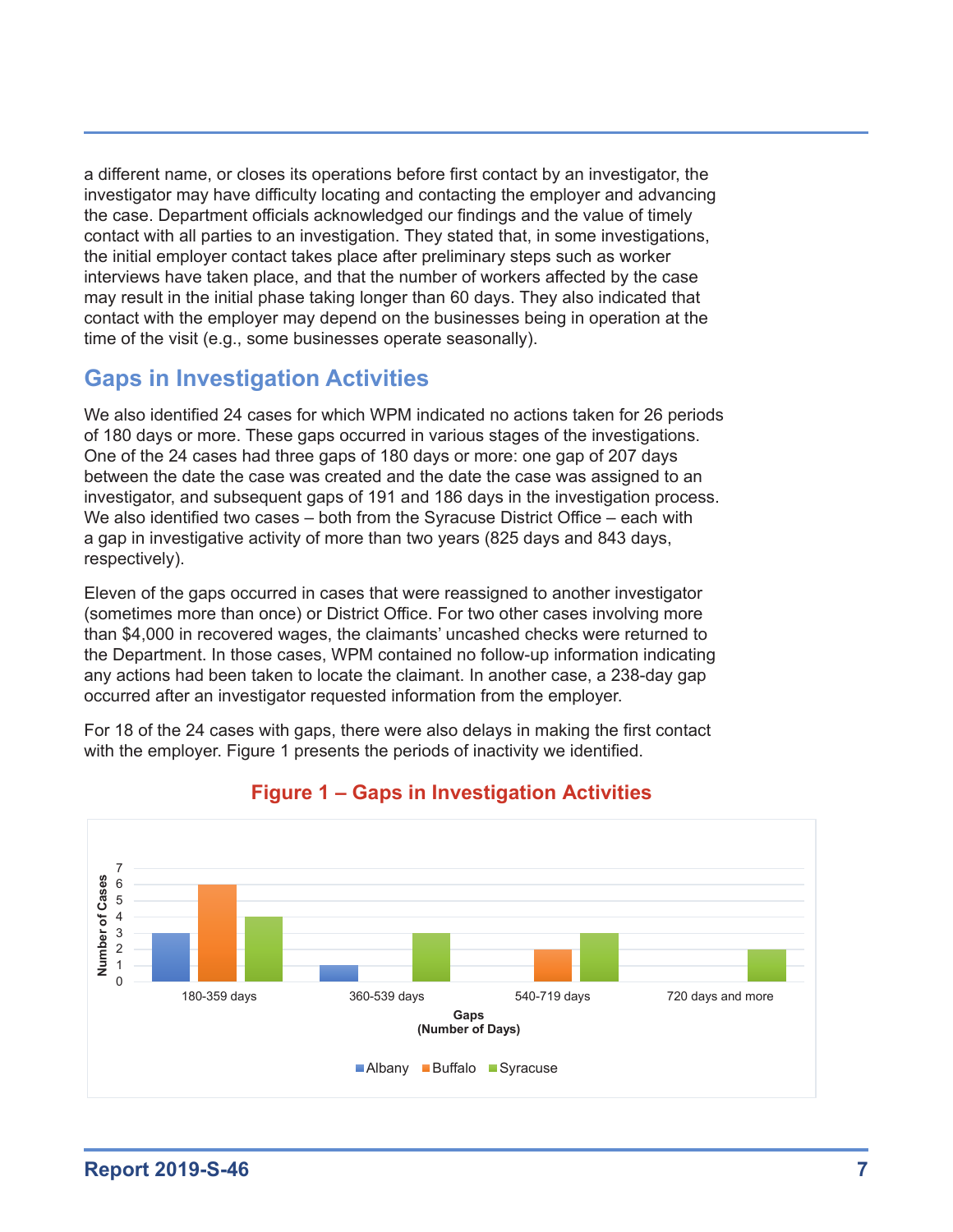<span id="page-8-0"></span>According to Department officials, gaps in a case investigation can be due to investigators not properly updating the case status in WPM. They also said that cases that involve litigation, require additional information, or involve multiple years of underpayment or unresponsive claimants may cause gaps in the process. However, the gaps in documented investigative activity in the cases we identified were not explained by these extenuating circumstances. Similar to the effects of delays in contacting employers, significant gaps of time between investigative actions increase the risk of losing access to records and people. Department officials emphasized their commitment to ensuring timely completion of investigations and closely monitoring caseloads.

## **Outreach to Claimants**

We could not determine whether claimants received their recovered wages in several cases that represented nearly a thousand claimants. According to Department officials, when a wage investigation results in recovered wages (and – where applicable – liquidated damages and/or interest) owed to a claimant, and the employer agrees to comply with this determination, the claimants are paid either directly by the employer (Direct Pay) or by the Department after it receives the funds representing recovered wages from the employer. If an employer pays a claimant directly, the Department requests support – such as canceled checks, bank statements, payroll records, or confirmations from the employee – as evidence that the payment occurred, and advises workers to inform the Department if they don't receive recovered amounts.

Of the 150 cases in our sample, 56 were identified in WPM as "closed and paid," including 24 from the Albany District Office, 14 from the Buffalo District Office, and 18 from the Syracuse District Office. Of these 56 cases, which included 24 identified in WPM as Direct Pay, we were unable to determine whether 976 claimants in nine cases received wages they were owed totaling \$413,582.

For seven of these nine cases – all of which were Direct Pay, representing 971 claimants and \$408,381 in wages owed – there was no documentation in WPM, such as copies of canceled checks, to support that the workers received wages they were owed. For one of the seven, information in WPM indicated that the employer filed for bankruptcy with no additional information about the \$816 due to the claimant.

In the other two cases – one Direct Pay case with six claimants and \$2,630 owed and one Department-paid case with two claimants and \$8,263 owed, totaling \$10,893 – we verified that three of the eight claimants received wages totaling \$5,692, but were unable to determine whether the remaining five claimants received the \$5,201 due. In the Department-paid case, the investigator relied on the employer's efforts to locate a claimant owed \$3,047, and there was no evidence in WPM that the investigator took any additional steps to locate the claimant. Table 2 presents our results.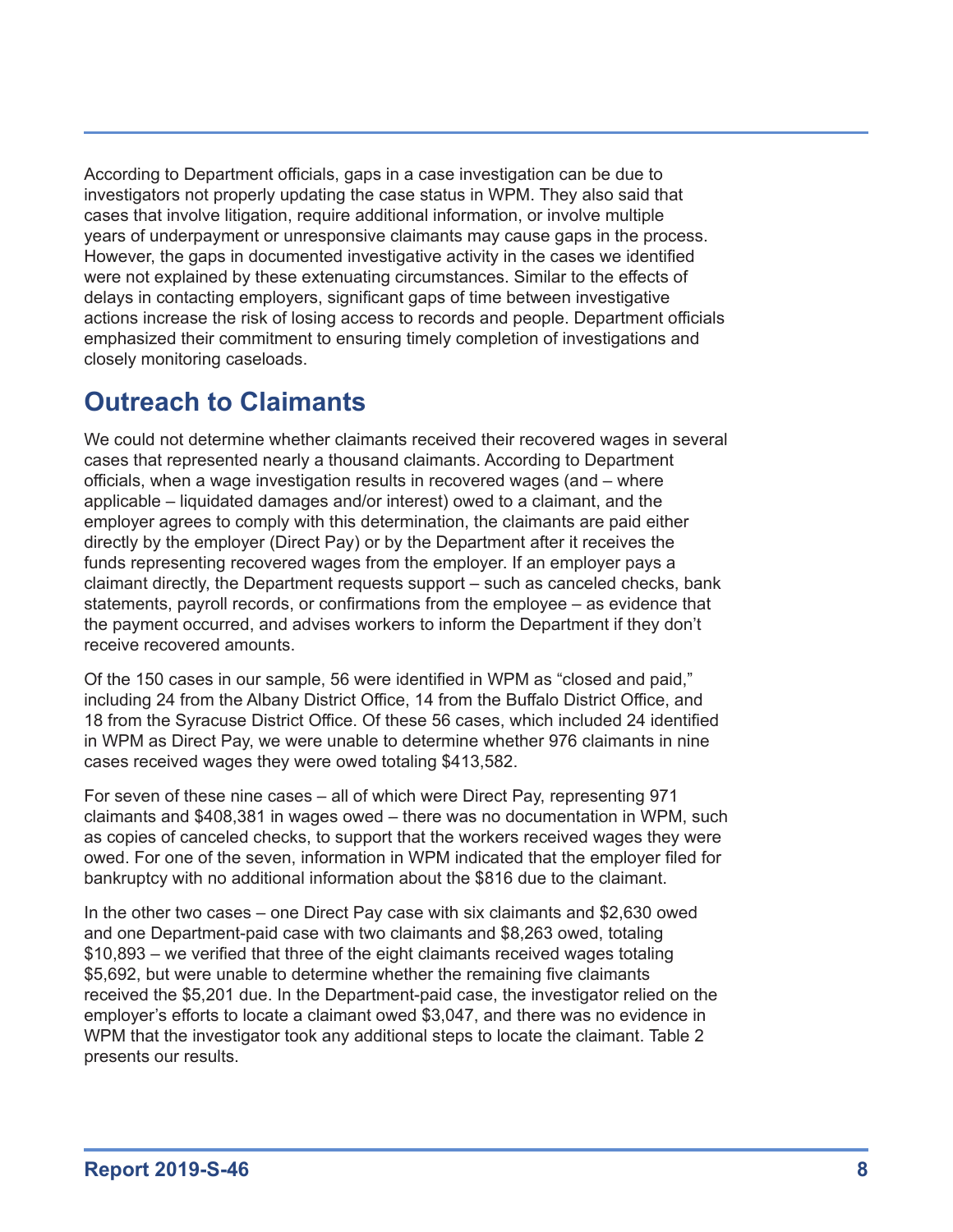<span id="page-9-0"></span>

| <b>District</b><br><b>Office</b> | <b>Payment</b><br><b>Method</b> | Number of<br><b>Claimants</b> | <b>Assessed</b><br><b>Amounts</b><br><b>Due</b><br><b>Claimants</b> | <b>Number of</b><br><b>Claimants</b><br><b>Not</b><br><b>Verified as</b><br><b>Having</b><br><b>Received</b><br><b>Payment</b> | <b>Amounts</b><br><b>Not Verified</b><br>as Having<br><b>Been</b><br><b>Received by</b><br><b>Claimants</b> | Number of<br><b>Claimants</b><br><b>Verified as</b><br><b>Having</b><br><b>Received</b><br><b>Payment</b> | <b>Amounts</b><br><b>Verified as</b><br><b>Received</b><br>by<br><b>Claimants</b> |
|----------------------------------|---------------------------------|-------------------------------|---------------------------------------------------------------------|--------------------------------------------------------------------------------------------------------------------------------|-------------------------------------------------------------------------------------------------------------|-----------------------------------------------------------------------------------------------------------|-----------------------------------------------------------------------------------|
| Albany                           | Direct Pay                      | 21                            | \$113,141                                                           | 21                                                                                                                             | \$113,141                                                                                                   | 0                                                                                                         |                                                                                   |
| Albany                           | Direct Pay                      | 6                             | 19,571                                                              | 6                                                                                                                              | 19,571                                                                                                      | $\mathbf{0}$                                                                                              |                                                                                   |
| Albany                           | Direct Pay                      |                               | 1,725                                                               | 1                                                                                                                              | 1,725                                                                                                       | 0                                                                                                         |                                                                                   |
| Albany                           | Direct Pay                      |                               | 240                                                                 |                                                                                                                                | 240                                                                                                         | $\Omega$                                                                                                  |                                                                                   |
| <b>Buffalo</b>                   | Direct Pay                      | 441                           | 130.186                                                             | 441                                                                                                                            | 130,186                                                                                                     | $\Omega$                                                                                                  |                                                                                   |
| <b>Buffalo</b>                   | Direct Pay                      | 500                           | 142,702                                                             | 500                                                                                                                            | 142,702                                                                                                     | 0                                                                                                         |                                                                                   |
| <b>Buffalo</b>                   | Department                      | 2                             | 8,263                                                               |                                                                                                                                | 3,047                                                                                                       | 1                                                                                                         | \$5,216                                                                           |
| Syracuse                         | Direct Pay                      | 6                             | 2,630                                                               | 4                                                                                                                              | 2,154                                                                                                       | $\overline{2}$                                                                                            | 476                                                                               |
| Syracuse                         | Direct Pay                      | 1                             | 816                                                                 | 1                                                                                                                              | 816                                                                                                         | $\mathbf{0}$                                                                                              |                                                                                   |
| <b>Totals</b>                    |                                 | 979                           | \$419,274                                                           | 976                                                                                                                            | \$413,582                                                                                                   | 3                                                                                                         | \$5,692                                                                           |

#### **Table 2 – Payments to Claimants**

Without adequate confirmation of payment, the Department has reduced assurance that claimants are receiving the restitution owed. In response to our findings, Department officials indicated that investigators obtained confirmation of payment for two of these cases through other means such as a phone call with either the employer or the employee. Oral confirmations, however, offer less substantial evidence than confirming documentation that claimants were actually paid. Department officials also acknowledged the importance of obtaining evidence that verifies payment to claimants when employers pay claimants directly, and indicated their plans to develop a procedure to evaluate whether an employer should be permitted to make direct payment to claimants.

## **Required Documentation**

We identified several investigations for which there was no final report in WPM. According to the Manual, investigators' conclusions and the related enforcement actions must be reasonable and supported by substantial evidence, and investigators are required to write an accurate and thorough final report for each wage investigation. Final reports, which are regularly reviewed by directors, supervisors, and senior investigators, track case progress from beginning to end, include information about all critical steps in the investigation, and document and explain any violations. The final report must clearly include the following:

- **Investigator(s) name(s), date of report, case ID, business name;**
- Allegations (complaints/accusations);
- **Responsible parties;**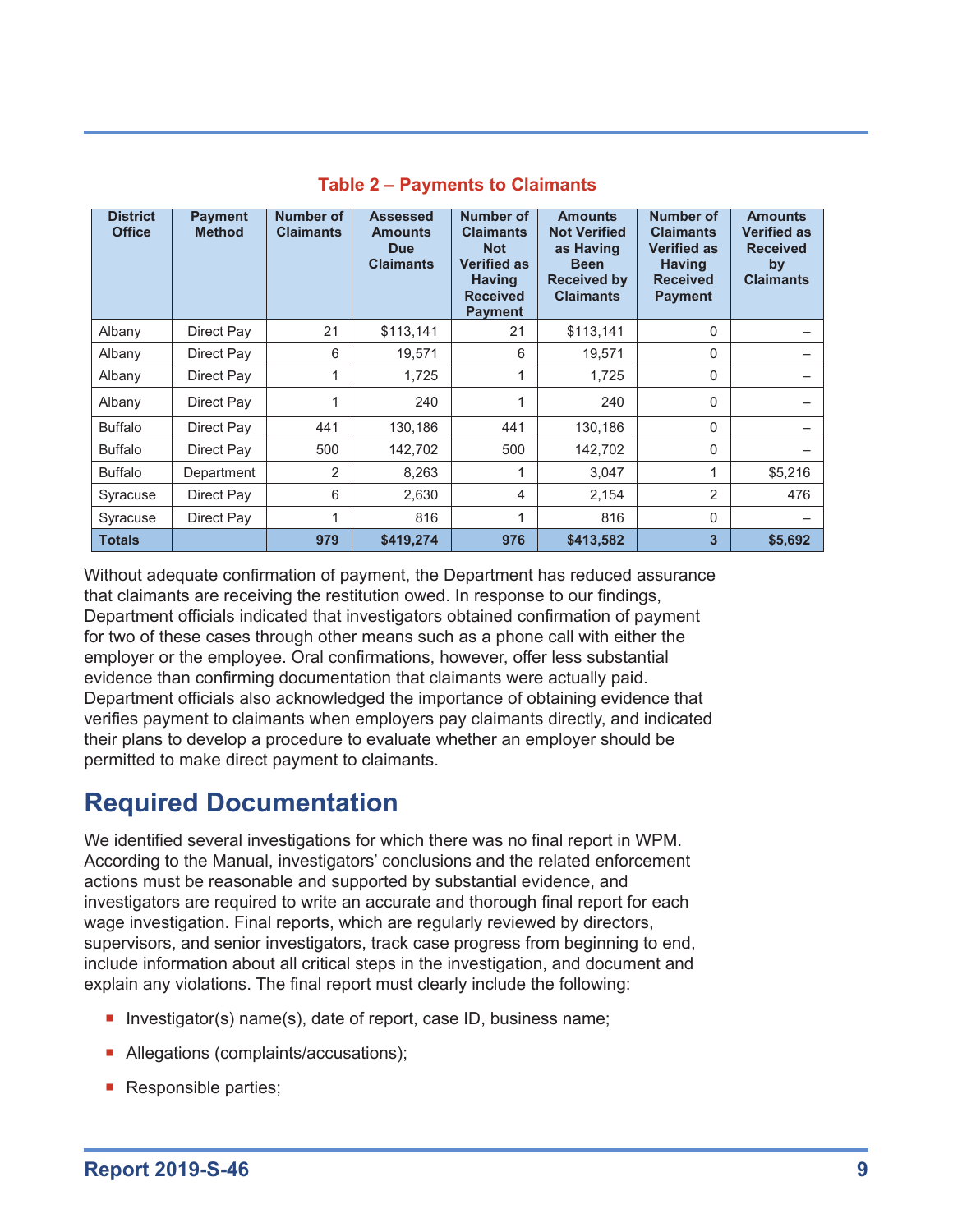- **Evidence;**
- Finding(s) (which explains how the investigator came to their conclusion);
- Methodology for computing underpayment, if applicable;
- **Position of the employer (i.e., agrees with or disputes the allegation); and**
- Recommendation for additional actions, where applicable.

Department officials cited exceptions to the Manual's requirement for a final report. These exceptions included cases referred to or handled by a different jurisdiction and cases that can be handled through a letter and don't require a field visit, such as those for claims related to meal periods. Of the 150 cases in our sample, we determined that these exceptions applied to 15 cases, and that another case was not complete, totaling 16 cases that didn't require a final report. We determined that WPM should have had a final report for the remaining 134 cases. Of those 134 cases, we found that 23 – 17 percent – lacked a final report, with the Buffalo District Office lacking about 30 percent of its required final reports. Because the Department did not require a standard form for these reports at the time of our review, we considered those that included all of the required information to have met the report requirement.

We noted other cases for which final reports were in WPM but included inaccurate information and/or did not include all critical steps in the investigation. We also found, based on our discussions with District Office personnel, inconsistencies among the District Office investigative staff's understanding of investigation documentation requirements. In response to our asking staff to indicate their understanding of what documents or reports were required, Albany District Office staff indicated that a final report is required, while neither of the individuals we spoke with from the Syracuse or Buffalo District Offices (one from each location) indicated that the final report was required. Table 3 presents our results by District Office.

| <b>District</b><br><b>Office</b> | <b>Number</b><br>of Cases<br><b>Reviewed</b> | <b>Number of</b><br><b>Cases That</b><br><b>Required a</b><br><b>Final Report</b> | <b>Number of</b><br><b>Cases With</b><br>a Final<br><b>Report</b> | <b>Number of</b><br><b>Cases</b><br><b>Lacking a</b><br><b>Final Report</b> | <b>Percentage</b><br>of Cases<br><b>Lacking a</b><br><b>Final Report</b> |
|----------------------------------|----------------------------------------------|-----------------------------------------------------------------------------------|-------------------------------------------------------------------|-----------------------------------------------------------------------------|--------------------------------------------------------------------------|
| Albany                           | 50                                           | 47                                                                                | 43                                                                |                                                                             | 8.5%                                                                     |
| <b>Buffalo</b>                   | 50                                           | 43                                                                                | 30                                                                | 13                                                                          | 30.2%                                                                    |
| Syracuse                         | 50                                           | 44                                                                                | 38                                                                | 6                                                                           | 13.6%                                                                    |
| <b>Totals</b>                    | 150                                          | 134                                                                               | 111                                                               | 23                                                                          | 17.2%                                                                    |

#### **Table 3 – Final Reports in WPM**

The lack of an adequate final report may make it difficult for users to evaluate whether an investigation was appropriately completed, and reduces the value of information available for future investigative efforts. Department officials stated that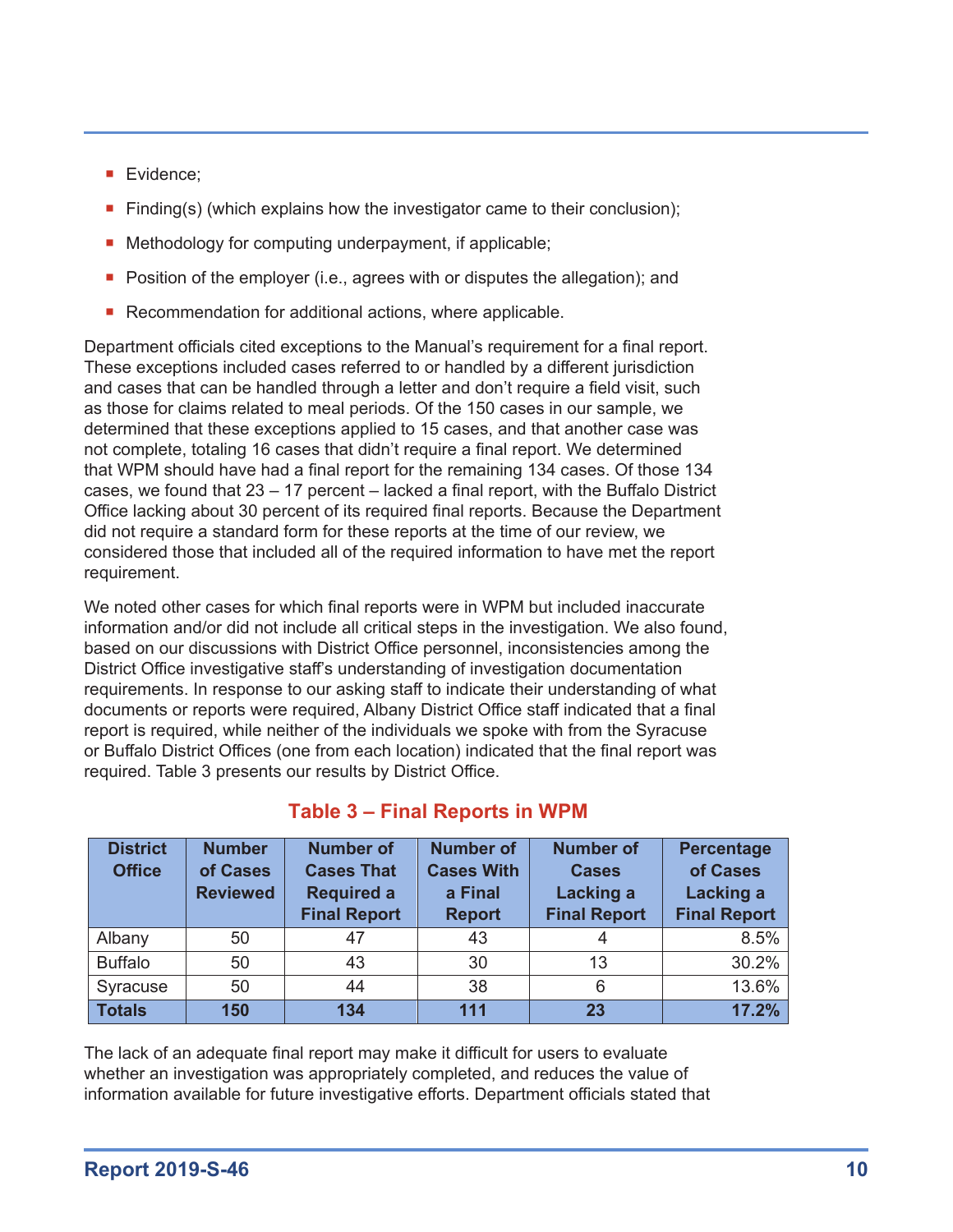<span id="page-11-0"></span>final reports are important – especially when cases involve legal action – and are also a critical internal control tool. They indicated that they're currently working on ways to address this area, including issuing guidance regarding cases that require a formal final report.

## **Recommendations**

- **1.** Pursue appropriate actions to ensure investigators make initial contact with employers within 60 days of case docketing and fully document their actions in WPM. If appropriate, establish additional benchmarks that align with the expected complexity and duration of the initial investigatory phase.
- **2.** Make efforts to identify the reasons for, and reduce, gaps in the investigation process.
- **3.** Identify and implement methods to better document and verify payments to claimants, especially in Direct Pay cases.
- **4.** Take steps to identify differences among District Office personnel's understanding of required wage investigation actions and related documentation – including final reports – and communicate clarifying information as needed.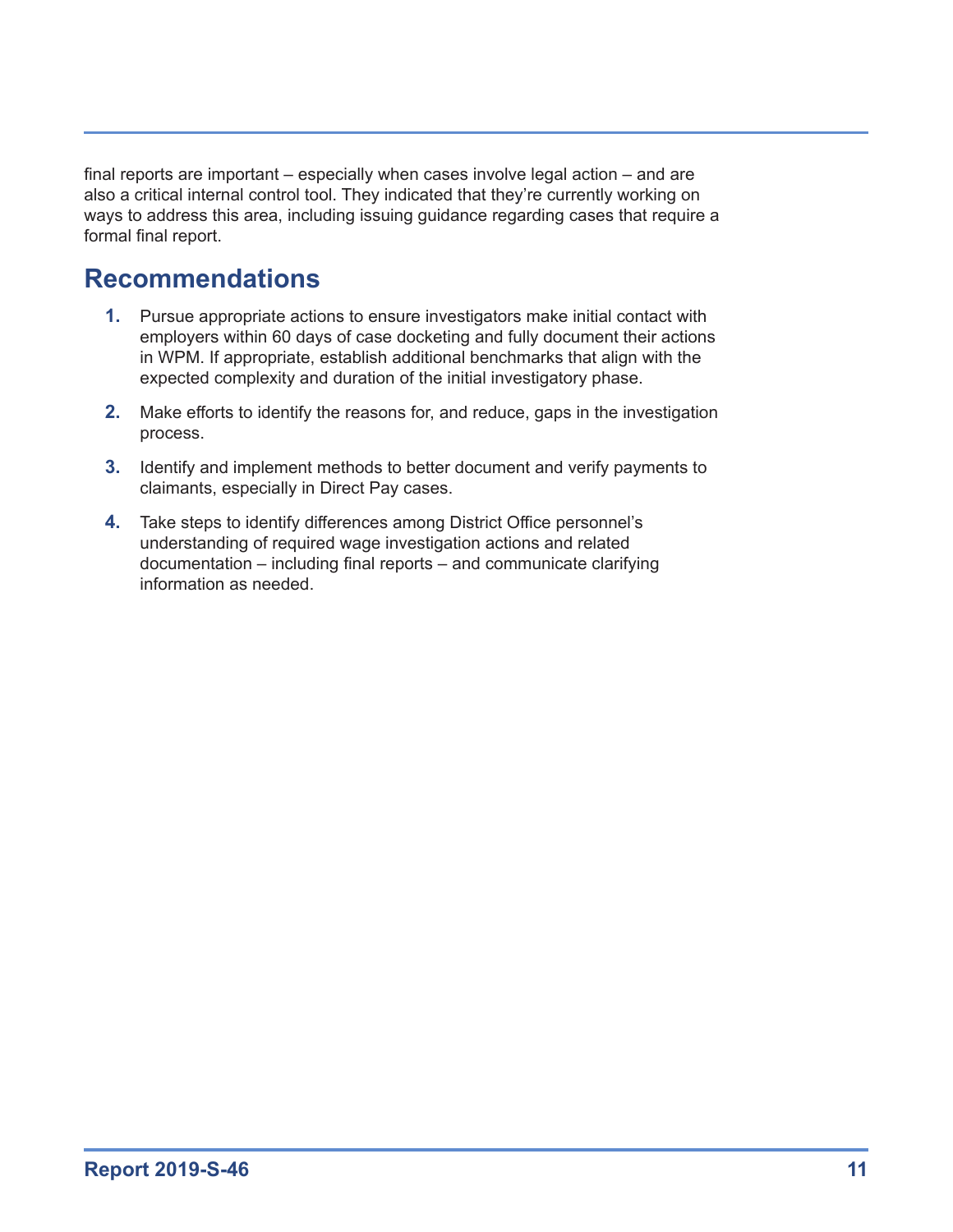# <span id="page-12-0"></span>**Audit Scope, Objective, and Methodology**

The objective of our audit was to determine if the Department is following its wage investigation procedures, including conducting outreach to claimants about case status and recovered wages. Our audit covered the period April 1, 2016 through November 29, 2019 and considered information provided by the Department through August 18, 2020.

To accomplish our objective and assess the relevant internal controls, we reviewed laws, regulations, the Manual, and Department wage investigation procedures and memos. We also met with Department officials as well as officials from the Albany, Buffalo, and Syracuse District Offices. We assessed the adequacy of the internal controls as they relate to the Department following its wage investigation procedures and conducting outreach to claimants about case status and recovered wages. We also assessed the reliability of the WPM data that related to wage investigation cases. We found the relevant WPM data to be accurate. We were unable to assess its completeness, due to both lack of corroborating source documents and limitations on our ability to visit District Offices and acquire source documents as a result of the COVID-19 pandemic. However, we found the overall WPM data to be sufficiently reliable to support our audit conclusions.

To assess Department wage investigation activities, including outreach to claimants, we selected 3 of the Division's 12 District Offices to visit – Albany, Buffalo, and Syracuse – to represent different areas in the State. We made our visits prior to midto-late March 2020, when the emerging pandemic began limiting our ability to travel and conduct in-person audit work. As a result, we began focusing our work on wage cases assigned to these three locations. We reviewed wage investigation activities documented in WPM for a judgmental sample of 150 of the 5,387 cases opened by the three District Offices between April 1, 2016 and November 29, 2019 (50 from each office). As of January 9, 2020, 148 of our sample cases were in pending or closed status and 2 were classified as "Inactive-Uncollectible-Other." In selecting our sample, we attempted to obtain a variety of claim types (e.g., minimum wage, child labor) and also considered factors such as amount of the claim or of restitution paid. We did not design our sample to be projected to the population from which it arose, nor did we project it to the related population.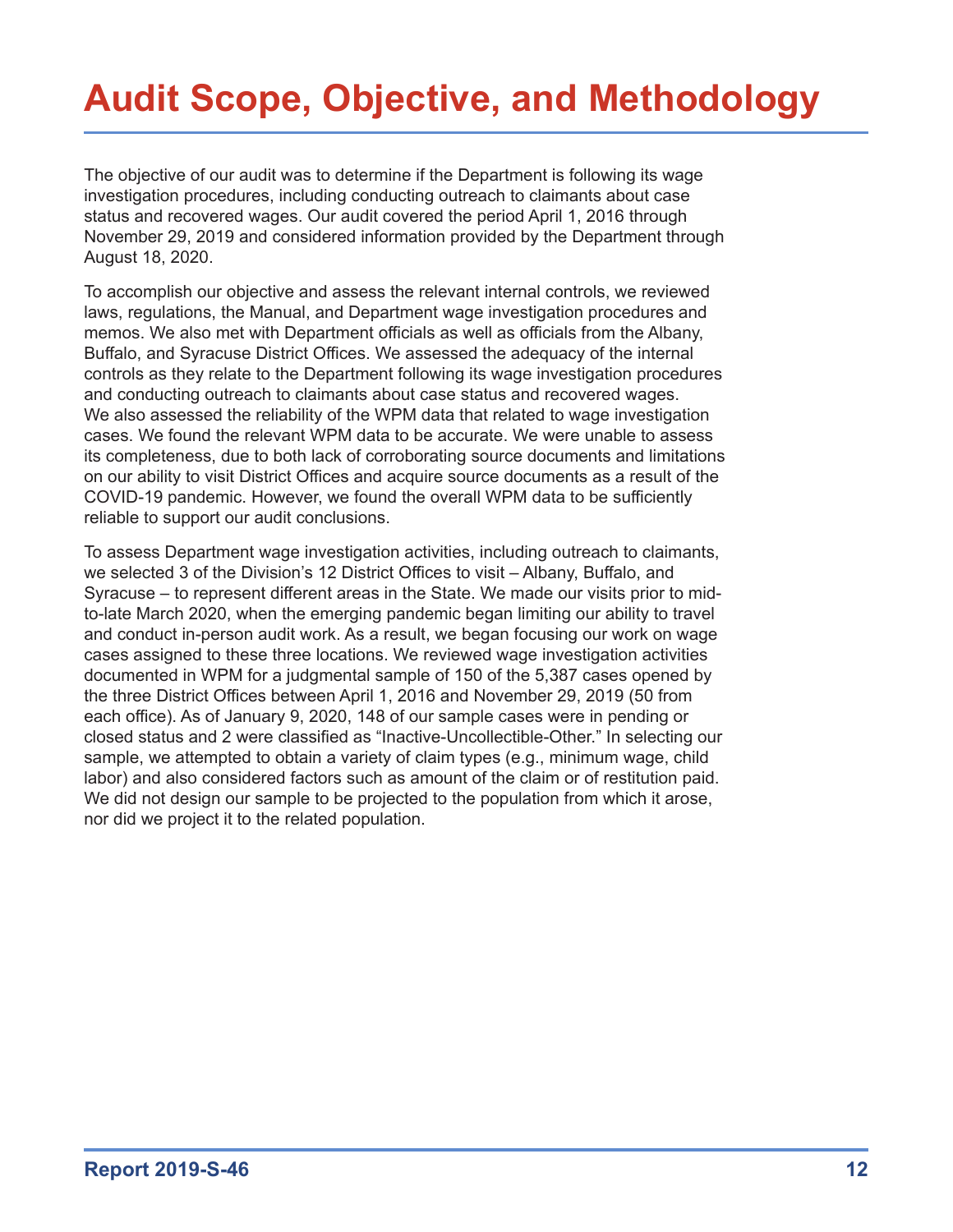# <span id="page-13-0"></span>**Authority**

The audit was performed pursuant to the State Comptroller's authority as set forth in Article V, Section 1 of the State Constitution and Article II, Section 8 of the State Finance Law.

We conducted our performance audit in accordance with generally accepted government auditing standards. Those standards require that we plan and perform the audit to obtain sufficient, appropriate evidence to provide a reasonable basis for our findings and conclusions based on our audit objective. We believe that the evidence obtained provides a reasonable basis for our findings and conclusions based on our audit objective.

In addition to being the State Auditor, the Comptroller performs certain other constitutionally and statutorily mandated duties as the chief fiscal officer of New York State. These include operating the State's accounting system; preparing the State's financial statements; and approving State contracts, refunds, and other payments. These duties may be considered management functions for purposes of evaluating organizational independence under generally accepted government auditing standards. In our opinion, these functions do not affect our ability to conduct independent audits of program performance.

## **Reporting Requirements**

We provided a draft copy of this report to Department officials for their review and formal written response. We considered their response in preparing this report, and have included it in its entirety at the end of this report. In their response, Department officials disagreed with some aspects of our conclusions, but indicated actions they plan to take to implement our recommendations. Our State Comptroller's Comments addressing certain Department remarks are embedded within the Department's response.

Within 180 days after final release of this report, as required by Section 170 of the Executive Law, the Commissioner of the Department of Labor shall report to the Governor, the State Comptroller, and the leaders of the Legislature and fiscal committees, advising what steps were taken to implement the recommendations contained herein, and where recommendations were not implemented, the reasons why.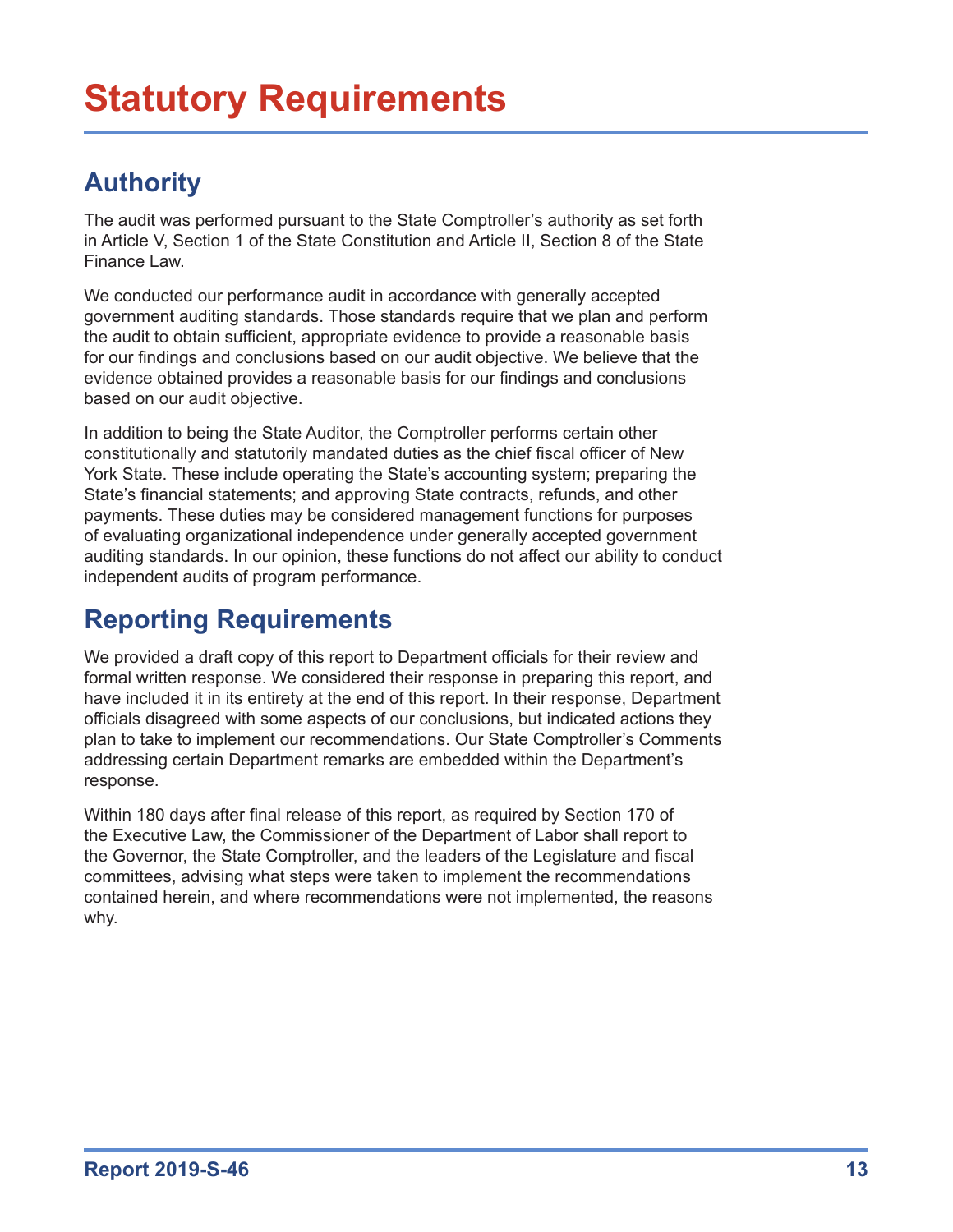## <span id="page-14-0"></span>**Agency Comments and State Comptroller's Comments**

#### **E ARE YOUR DOL**

**Department** of Labor Andrew M. Cuomo, Governor Roberta L. Reardon, Commissioner

December 18, 2020

Brian Reilly Office of the State Comptroller Division of State Government Accountability 110 State Street - 11th Floor Albany, NY 12236-0001

Re: Audit Draft Report – 2019-S-46, Issued 11/19/2020

Dear Mr. Reilly,

The Department of Labor (DOL) has reviewed the Office of the State Comptroller's (OSC) above-referenced draft report relating to Audit Report Number 2019-S-46 titled Selected Wage Investigation Procedures for the period April 1, 2016 through November 29, 2019. Below are the DOL's responses.

**OSC Recommendation 1:** Pursue appropriate actions to ensure investigators make initial contact with employers within 60 days of case docketing and fully document their actions in WPM. If appropriate, establish additional benchmarks that align with the expected complexity and duration of the initial investigatory phase.

**DOL Response1:** The Department places significant value on timeliness of contact with all parties to an investigation which is why we established the benchmark for initial employer contact to take place within 60 days. The Department currently has 12 field District Offices that conduct unannounced visits to businesses within their regions to investigate allegations of Labor Law violations. The three Upstate District Offices reviewed by the Comptroller cover 53 of New York State's 62 counties. These three offices were assigned 5,545 new cases of the 26,907 total new cases handled by the Department from 2016-2019.

The Department has been able to meet its 60-day benchmark standard in 54% of all cases. Notably, where there are numerous workers impacted that need to be interviewed on more than one occasion, a greater amount of time is required in this initial investigatory phase and employers may receive initial contact beyond the targeted 60-day period. The Department would also highlight that the Comptroller's current sample covers cases requiring field investigations where our policy is to establish initial employer contact through an unannounced on-site visit after various preliminary steps, including worker interviews, have already taken place. These visits are often contingent upon businesses remaining operational during particular seasons of the year, subsequent to the Department receiving a wage complaint, and typically require investigators to travel hundreds of miles and strategically schedule multiple visits in a region within the same day to ensure overall operational efficiency. By contrast, in cases for unpaid wages that do not require field visits to be conducted, the Department establishes employer contact within *48 hours*. 40% of all statewide investigations over the audit period fall into this category. The Department will

> W. Averell Harriman State Office Campus Building 12, Room 500, Albany, NY 12240 **www.labor.ny.gov**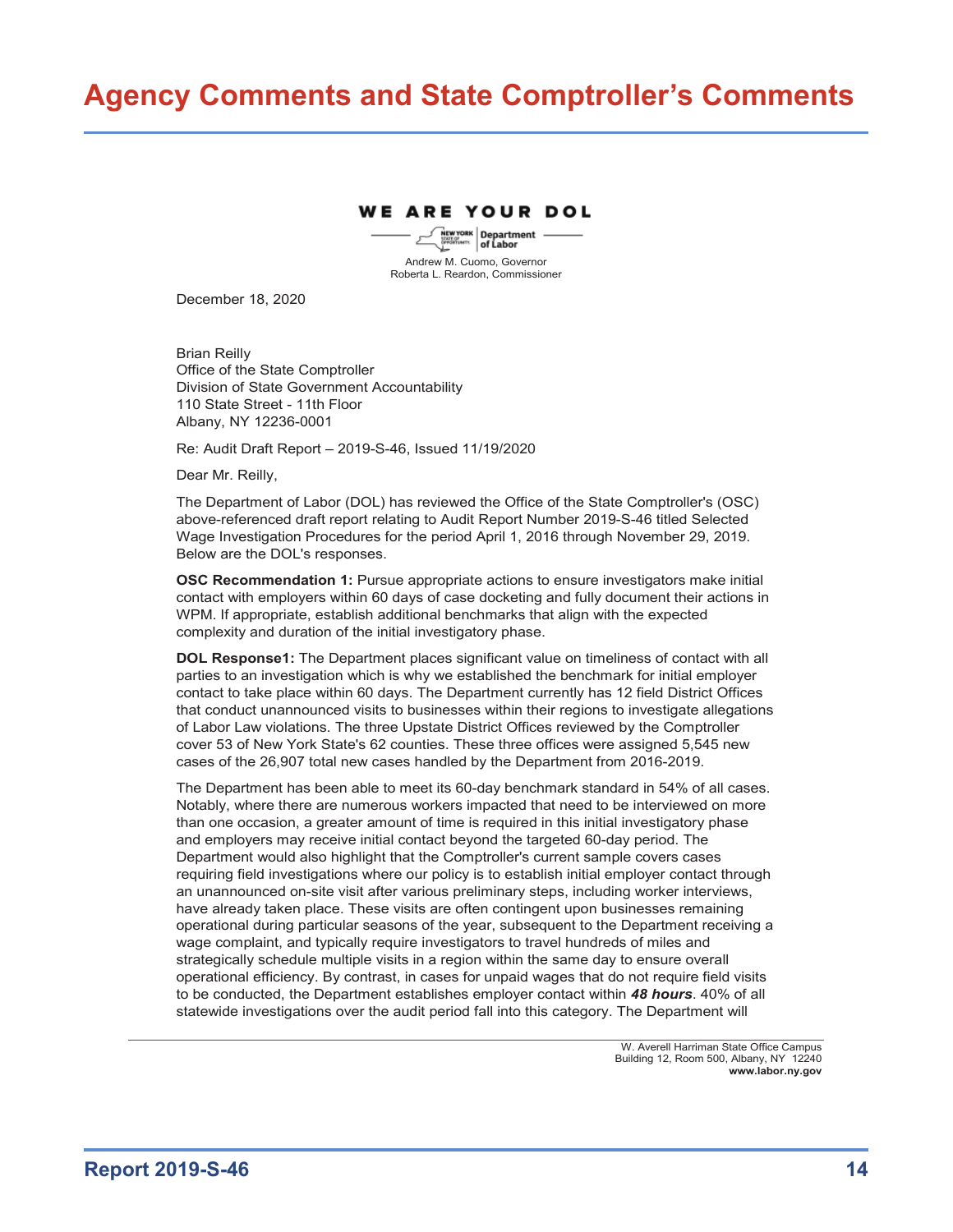create a new report to be generated for District Supervisors after 45 days of docketing to assist in ensuring first employer contact is made according to current guidelines.

**OSC Recommendation 2:** Make efforts to identify the reasons for, and reduce, gaps in the investigation

**DOL Response 2:** The Department is staunchly committed to ensuring timely completion of investigations and considers this to be a key performance measure. It's also important to note that certain factors impact the relative duration of investigations-for instance complexity of a case, the volume of records requiring analysis, the number of claimants and other workers impacted, and the unavailability of claimants or employers. These factors can, in certain instances, lead to multiyear cases. For the current audit period, the Department has completed 100% of the investigations commenced in 2016; 95% of cases commenced in 2017; 86% of cases commenced in 2018; and 72% of cases in 2019.

The Comptroller findings contain errors in the analysis of the data in this realm. For example, in five of the 24 cases cited, investigations were in fact concluded and claimants were paid wages, however, the checks were returned in the mail un-cashed. This results in the case being categorized as open in the case management system. Multiple attempts are made to locate claimants who have wages recovered on their behalf. One case remained open solely due to the claimant's unresponsiveness to DOL's attempts at establishing contact over time. Another case consisted of a large audit covering multiple years of underpayment, one the most common reasons for lags to occur. Although, it's acknowledged that there were gaps in the continuous progression on 13 of the 24 cases, the gaps equate to less than 10% of all cases sampled. The Department will continue to closely monitor caseloads and effectuate reassignments as needed so all offices can meet established benchmarks as efficiently as possible. The Department continues to aggressively pursue new technological solutions and further automate core processes and tasks so that investigators can focus exclusively on investigating cases.

**State Comptroller's Comment –** We stand by the results of our analysis of WPM data. In some of the 24 cases cited in our report, checks were returned uncashed. However, despite the Department's response that multiple attempts are made to locate claimants, WPM did not include information about attempts to contact or locate these claimants throughout the gaps we reported. Further, extenuating circumstances – such as unresponsive claimants or multiple years of underpayment that create gaps in activity – should be documented in WPM and updated accordingly throughout the investigation.

**OSC Recommendation 3:** Identify and implement methods to better document and verify payments to claimants, especially in Direct Pay cases.

**DOL Response 3:** The Department disagrees with the Comptroller's analysis on the number of cases cited as lacking proper documentation. For example, one of the nine cases where the Comptroller indicated there was no evidence that claimant had received payment of wages, the following was included in the case management system as a case note which clearly states workers are paid up to date "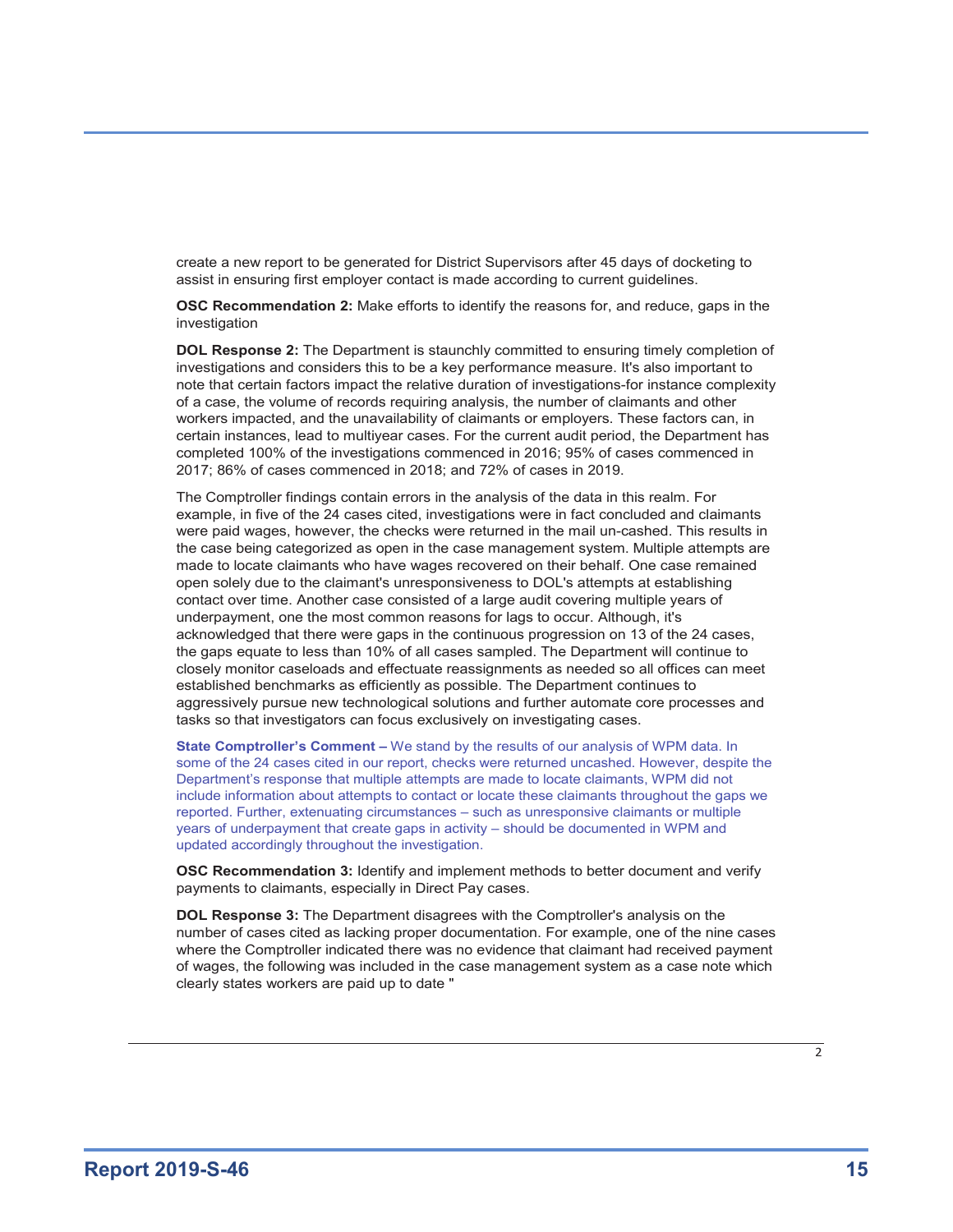**State Comptroller's Comment –** The Department cites a WPM case note as evidence that the workers in that case were paid. However, the audit team reviewed notes for this case that were dated subsequent to the note cited by the Department – but not included in its response – that indicated there were issues with bounced checks and workers not receiving wage payments. These additional notes called into question whether the workers were paid.

Contact –Field Visit (Entry updated 07/12/2017 by xxxxxx ) 07/12/2017 Last visit to XXX job site on 7/10/17 indicates that as of the prior payday on 7/7/17 all workers are paid up-to-date. Also note lack of phone calls or visits to XXX from XXX employees to report wage non-payment.

Additionally, two of the nine cases cited covering 941 claimants is actually one investigation against one large employer with multiple worksites, a second case had to be docketed due to its size. The employer in this case cooperated with the investigation, performed a selfaudit and paid many employees who were, at the time, still on payroll directly. Verification of payments made were in the paper case file, which the Comptroller staff examined. Only a confirmation letter verifying payment made had been uploaded to the electronic file at the time.

The Department is wholly committed to ensuring that workers receive their recovered wages. The Department's process confirms and maintains written documentation that workers receive owed wages when checks are issued by the Department directly to claimants. Any checks not cashed are sent to the Office of Unclaimed Funds. In limited circumstances, the Department allows employers to issue payments directly to workers through the employer's standard payment mechanisms. If workers for any reason do not receive such payment, they are advised to inform us so the case can be reevaluated. These occurrences are extremely rare. During the audit period, only 3%, \$3.8 million of \$116 million total wages disbursed, was paid directly by employers to workers. Overall, the Department is and continues to be extremely successful in returning wages directly to workers. Since 2016, the Department has returned 86% of the wages disbursed directly to workers with the remaining 14% being sent to the Office of Unclaimed Funds. Even in these instances, we routinely assist workers in obtaining monies owed.

**State Comptroller's Comment –** The Department states that, in limited circumstances, it allows employers to pay workers directly for recovered wages, and that 3 percent of recovered wages that were disbursed during our audit period were handled in this manner. It also states that it confirms and maintains written documentation that workers receive owed wages when checks are issued by the Department directly to claimants. However, in cases where employers pay claimants directly, although the Department may have evidence that the employer made payment, it lacks assurance that claimants actually received the payment, which is the desired outcome. In fact, all seven of the cases for which we could not verify that any of the workers received payment were ones that the Department allowed employers to pay directly. We are pleased the Department plans to develop criteria related to decisions to allow employers to pay workers directly.

The Department understands the importance of obtaining documentation to verify when employers have directly paid claimants. Consequently, a procedure will be developed outlining steps required to evaluate if an employer should be permitted to make a direct

3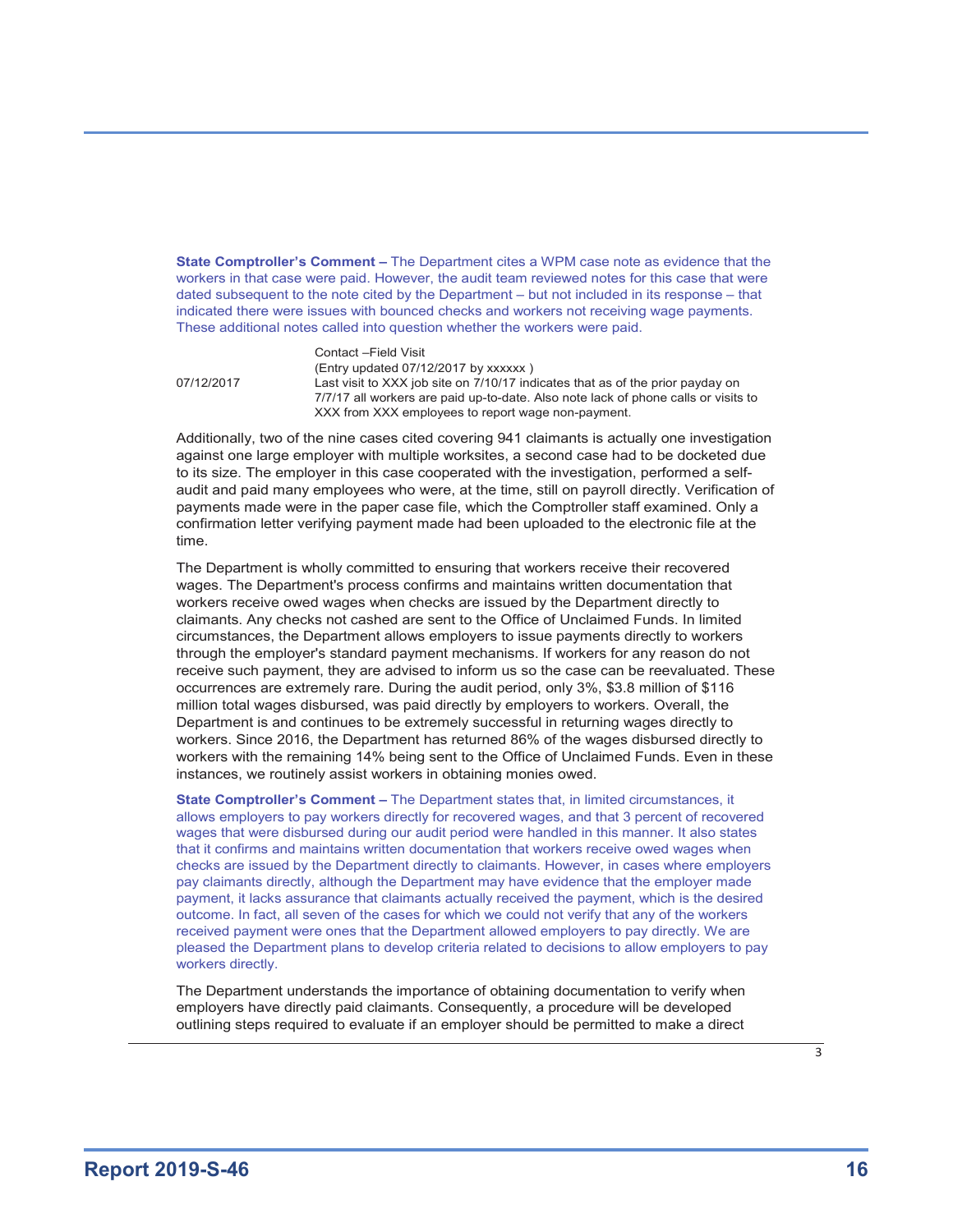payment to workers within 30 days of the Comptroller's report. It will specifically document criteria Supervisors should apply, and identity required documentation that should be included in a case file. In addition, the Department has created a report of Direct Pay cases so all needed follow up action can be taken.

**OSC Recommendation 4:** Take steps to identify differences among District Office personnel's understanding of required wage investigation actions and related documentation – including final reports -and communicate clarifying information as needed.

**DOL Response 4:** The Department prioritizes the importance of proper case documentation as demonstrated in the Field Investigator's Manual. The Comptroller overstates their findings of "no proper documentation found" in 23 cases. Certain cases may not contain a formal "Final Report" (marked as such) but do in fact, contain adequate documentation. Further, not all case types require a final report, such as those that were not investigated by field visit or where a fixed amount of unpaid wages were claimed and the need for a formal audit was avoided. Other cases were referred from other program areas within the Department's Worker Protection Unit that already conducted the investigation and contained requisite information. The Department's analysis of the Comptroller's findings concludes there are 12 instances where a final report is lacking, not 23 as stated in the report.

**State Comptroller's Comment –** Our report did not state there was "no proper documentation found" in 23 cases; rather, we reported that 23 of the 134 cases (17 percent) lacked a final report. Further, as noted in our report, we considered the exceptions to the Manual's requirement for a final report that were cited by Department officials. In addition, we considered cases that included all of the required information, although not in a formal final report, to have met the requirement. The Department agreed that 12 of the 23 cases we cited lacked a final report. The additional 11 cases we cited, some of which did not require a field visit, often were more involved or included investigative efforts or other circumstances in which a final report should have been prepared to track and document the case's progress and the investigator's conclusions. We are pleased the Department plans to rectify cases lacking a final report and to issue additional guidance regarding cases requiring a formal report.

The Department contends that final reports are important, especially where cases require further legal action and are also a critical internal control tool. Department staff are currently working on establishing report templates, and checklists, which will help close gaps in the case review process. The Department continues to conduct staff development regarding improvements of operational efficiencies. Any investigation that identified deficiencies of lacking a report or entry will be rectified. The Department will issue guidance regarding cases requiring a formal report within 30 days of the Comptroller's report.

4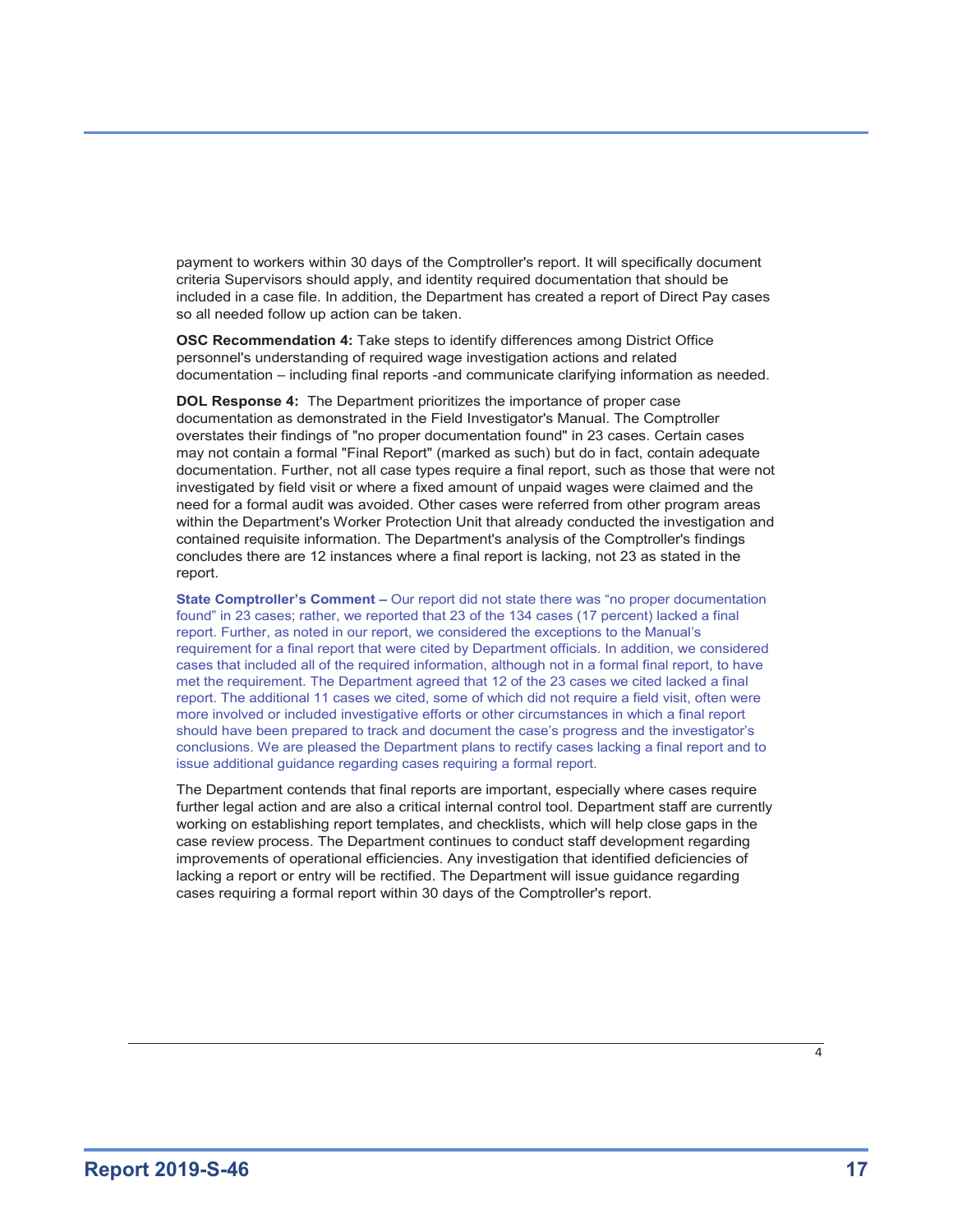If you have any comments, please contact Maura McCann, Director Labor Standards (518) 457-2979.

Sincerely,

Gim Murper

Erin Murphy Director of Internal Audit

Cc: Scott Melvin Selica Grant Milan Bhatt Maura McCann